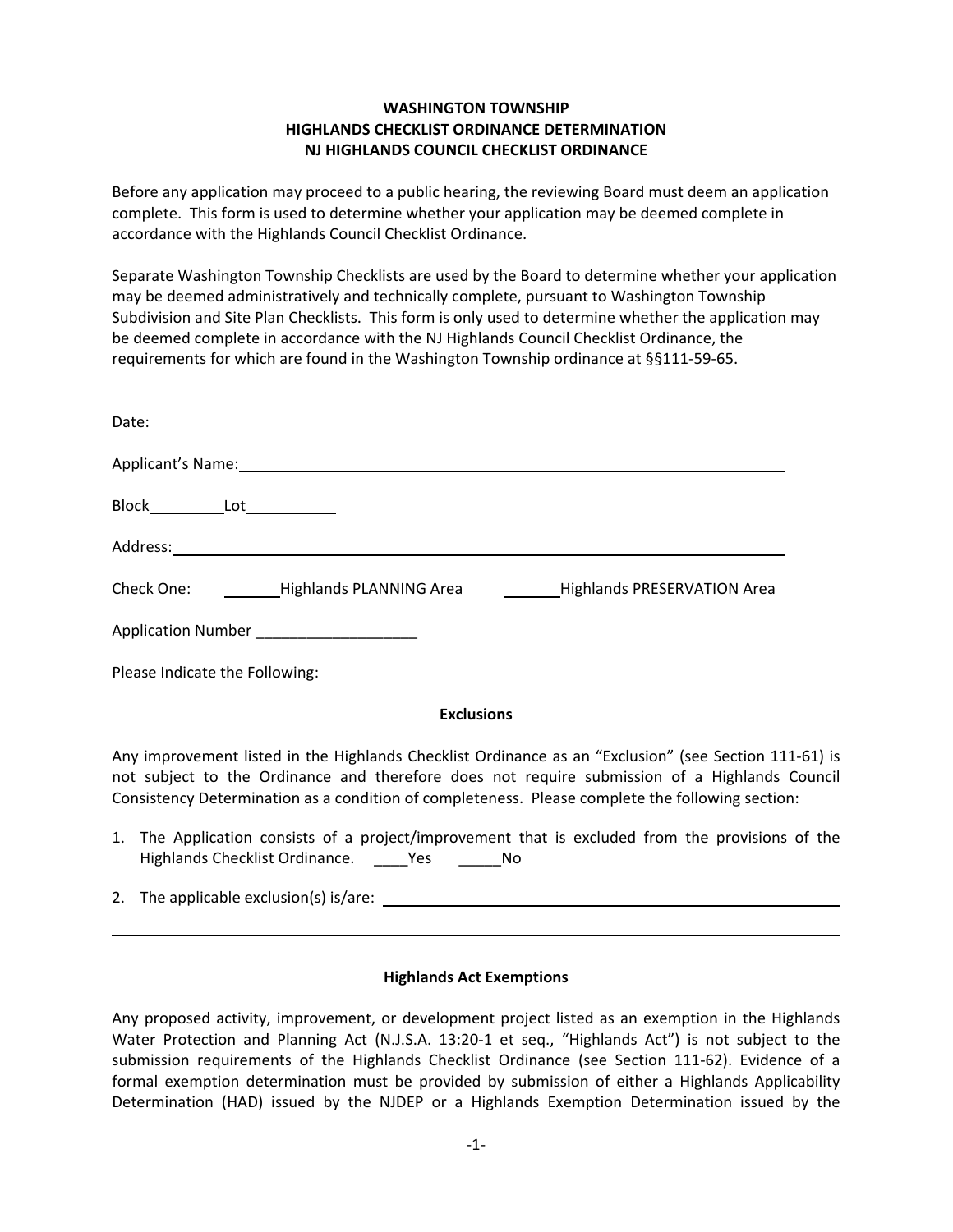Highlands Council. Determinations are issued by the NJDEP for projects located in the Highlands Preservation Area and by the Highlands Council for those within the Highlands Planning Area. Exemptions are listed on the attached sheet entitled "Highlands Water Protection and Planning Act Exemptions and Waivers," pursuant to N.J.A.C. 7:38‐2.2(a) 1‐17.

Please indicate the following:

- 1. The Application is accompanied by a Highlands Applicability Determination (HAD) issued by the NJDEP indicating that the proposed project is exempt from the Highlands Act. \_\_\_\_\_Yes \_\_\_\_\_No
- 2. The Application is accompanied by a Highlands Exemption Determination issued by the Highlands Council indicating that the proposed project is exempt from the Highlands Act. \_\_\_\_\_Yes \_\_\_\_\_No

If the answer to either question 1 or 2, above, is "yes," the Applicant has satisfactorily demonstrated that *the Application is exempt from the Highlands Act and is therefore not subject to the Highlands Checklist Ordinance. In such instances, the Application may be deemed complete without submission of a Highlands Council Consistency Determination.*

3. The applicable exemption(s) is/are:

## **Waivers**

Under specific circumstances, the Applicant may be entitled to a waiver from the Highlands Checklist Ordinance, in which case the application may be deemed complete without submission of a Highlands Council Consistency Determination. Pursuant to Section 111‐63 of the Highlands Checklist Ordinance, these include the following:

A. The activity, improvement or development proposed by the subject Application for Development has not yet been formally determined to be exempt from the Highlands Act, but eligibility for an exemption has been sufficiently established by the Applicant; and

B. The activity, improvement or development proposed in the Application for Development will neither encroach upon a Highlands Resource or Highlands Resource Area, nor be of detrimental impact to any Highlands resource or Highlands Resource Area as these are identified and delineated in the Highlands Regional Master Plan. The Applicant's professional(s) responsible for preparation of the Applicant's plan shall establish compliance of the above through a formal certification specifically addressing the Highlands Resources and Resource Areas and related policies and objectives as identified in Chapter 4 of the Highlands Regional Master Plan.

- 1. The Applicant is eligible for a waiver. \_\_\_\_\_Yes \_\_\_\_\_No
- 2. If applicable, the waiver is hereby granted under standard \_\_\_\_\_ (A, above) \_\_\_\_ (B, above) of the Highlands Checklist Ordinance.
	- a. For a waiver pursuant to A above, the applicable exemption(s) is/are: